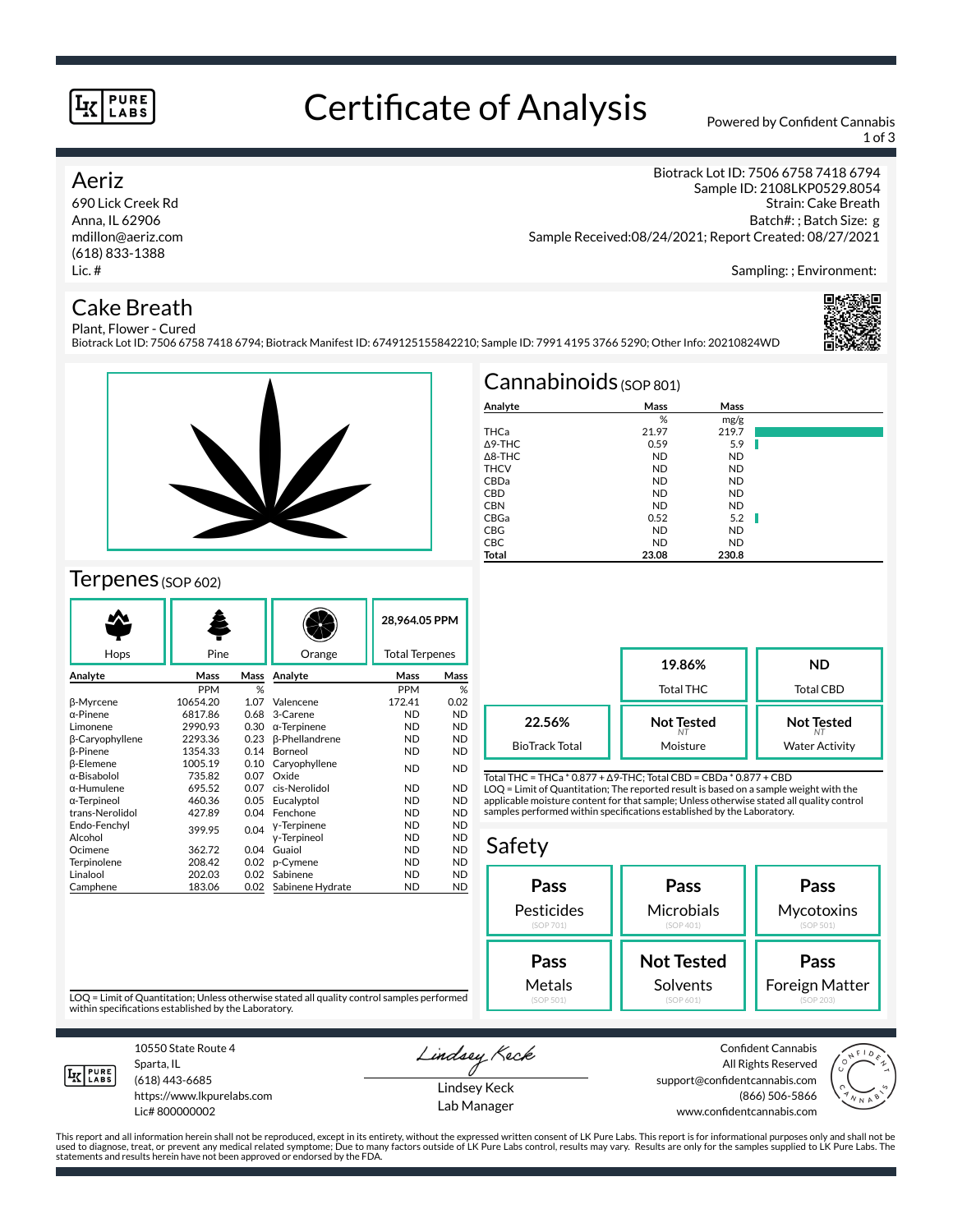#### **PURE** LABS

# Certificate of Analysis Powered by Confident Cannabis

2 of 3

### Aeriz

690 Lick Creek Rd Anna, IL 62906 mdillon@aeriz.com (618) 833-1388 Lic. #

Biotrack Lot ID: 7506 6758 7418 6794 Sample ID: 2108LKP0529.8054 Strain: Cake Breath Batch#: ; Batch Size: g Sample Received:08/24/2021; Report Created: 08/27/2021

Sampling: ; Environment:

#### Cake Breath Plant, Flower - Cured

Biotrack Lot ID: 7506 6758 7418 6794; Biotrack Manifest ID: 6749125155842210; Sample ID: 7991 4195 3766 5290; Other Info: 20210824WD

| <b>Pesticides</b> |     |       |      | Pass          | <b>Microbials</b>                                                                                                                                   |          |           | Pass          |
|-------------------|-----|-------|------|---------------|-----------------------------------------------------------------------------------------------------------------------------------------------------|----------|-----------|---------------|
| Analyte           | LOO | Limit | Mass | <b>Status</b> | Analyte                                                                                                                                             | Limit    | Mass      | <b>Status</b> |
|                   |     |       |      |               |                                                                                                                                                     | CFU/g    | CFU/g     |               |
|                   |     |       |      |               | Aerobic Bacteria                                                                                                                                    | 10000    | 42        | Pass          |
|                   |     |       |      |               | Bile-Tolerant Gram-Negative Bacteria                                                                                                                | 100      | <b>ND</b> | Pass          |
|                   |     |       |      |               | Coliforms                                                                                                                                           | 100      | <b>ND</b> | Pass          |
|                   |     |       |      |               | E. Coli                                                                                                                                             | 0        | <b>ND</b> | Pass          |
|                   |     |       |      |               | Salmonella                                                                                                                                          | 0        | <b>ND</b> | Pass          |
|                   |     |       |      |               | Yeast & Mold                                                                                                                                        | 1000     | <b>ND</b> | Pass          |
|                   |     |       |      |               | TNTC = Too Numerous to Count; Unless otherwise stated all quality control samples<br>performed within specifications established by the Laboratory. |          |           |               |
|                   |     |       |      |               | <b>Heavy Metals</b>                                                                                                                                 |          |           | Pass          |
|                   |     |       |      |               |                                                                                                                                                     |          |           |               |
|                   |     |       |      |               | Analyte                                                                                                                                             | $\Omega$ | Mass      | <b>Status</b> |

| Analyte  | loc        | Mass       | Status |
|----------|------------|------------|--------|
|          | <b>PPM</b> | <b>PPM</b> |        |
| Arsenic  |            | <b>ND</b>  | Pass   |
| Cadmium  |            | <b>ND</b>  | Pass   |
| Chromium |            | <b>ND</b>  | Pass   |
| Lead     |            | <b>ND</b>  | Pass   |
| Mercury  |            | ND         | Pass   |

LOQ = Limit of Quantitation; Unless otherwise stated all quality control samples performed within specifications established by the Laboratory.

| <b>Mycotoxins</b> |     |       |           | Pass        |
|-------------------|-----|-------|-----------|-------------|
| Analyte           | LOO | Limit |           | Mass Status |
|                   | PPB | PPB   | PPB       |             |
| <b>B1</b>         |     | 0.10  | <b>ND</b> | Pass        |
| <b>B2</b>         |     | 0.10  | <b>ND</b> | Pass        |
| G1                |     | 0.10  | <b>ND</b> | Pass        |
| G <sub>2</sub>    |     | 0.10  | <b>ND</b> | Pass        |
| Ochratoxin A      |     | 0.10  | <b>ND</b> | Pass        |

LOQ = Limit of Quantitation; Unless otherwise stated all quality control samples<br>performed within specifications established by the Laboratory.

LOQ = Limit of Quantitation; Unless otherwise stated all quality control samples performed within specifications established by the Laboratory.

10550 State Route 4 Sparta, IL

Lindsey Keck

Confident Cannabis All Rights Reserved support@confidentcannabis.com (866) 506-5866 www.confidentcannabis.com



**IK PURE** 

(618) 443-6685 https://www.lkpurelabs.com

Lic# 800000002

Lindsey Keck Lab Manager

This report and all information herein shall not be reproduced, except in its entirety, without the expressed written consent of LK Pure Labs. This report is for informational purposes only and shall not be<br>used to diagnos